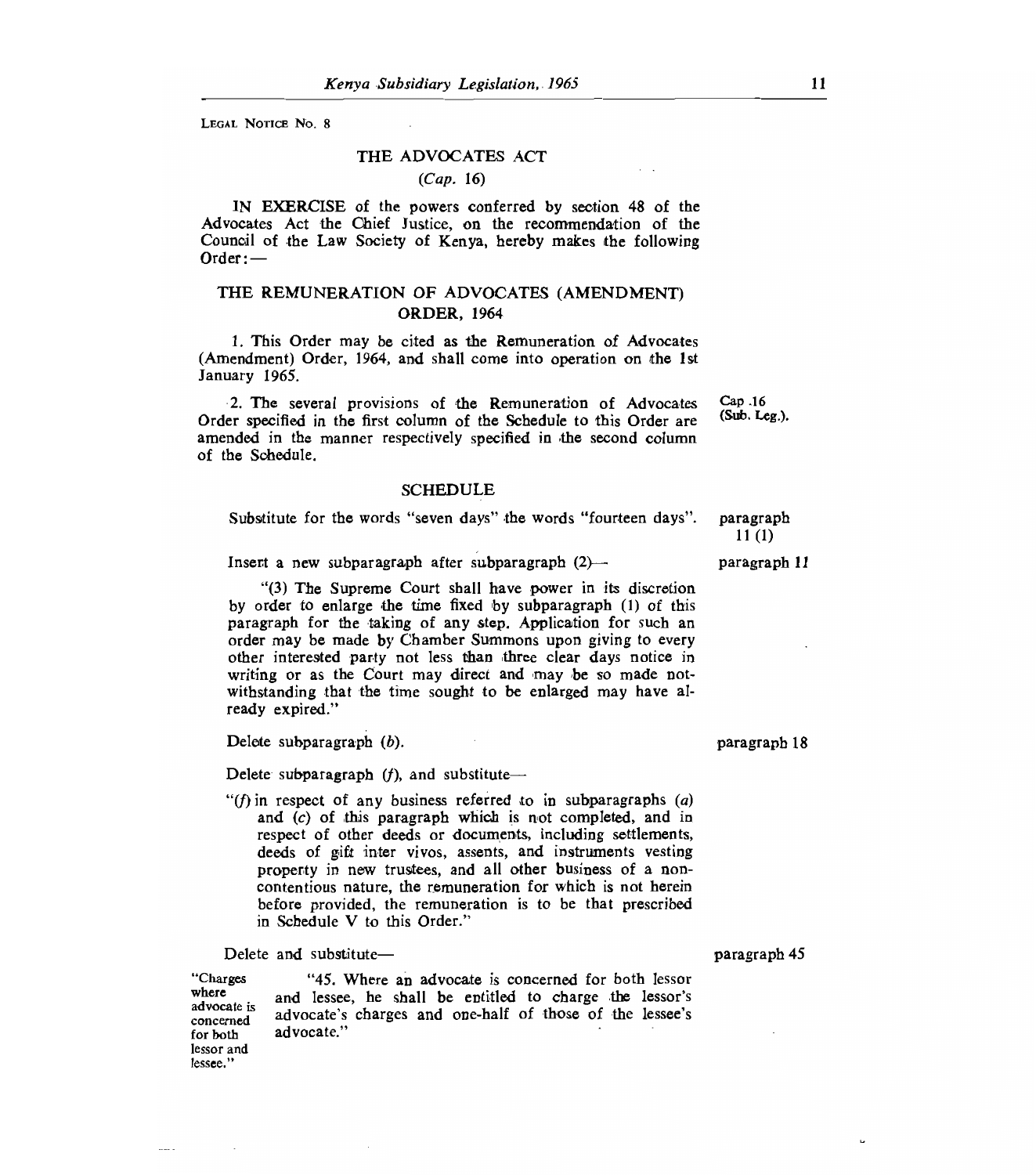SCHEDULE-(Contd.)

| paragraph 57                                    | Substitute for the figure "10", the figure "11".                                                                                                                                                                                                                                                                                                                                                                                                                                                                                                                                         |
|-------------------------------------------------|------------------------------------------------------------------------------------------------------------------------------------------------------------------------------------------------------------------------------------------------------------------------------------------------------------------------------------------------------------------------------------------------------------------------------------------------------------------------------------------------------------------------------------------------------------------------------------------|
| Schedule I<br>Second<br>Scale                   | Insert after the words "Coast Registry" the words "or registered<br>under the Registered Land Act".                                                                                                                                                                                                                                                                                                                                                                                                                                                                                      |
| Schedule III<br>paragraph<br>$(1)$ $(b)$ $(ii)$ | Delete and substitute-                                                                                                                                                                                                                                                                                                                                                                                                                                                                                                                                                                   |
|                                                 | (ii) exceeds £7,000: three per cent on the first £7,000, one-half<br>per cent from £7,000 up to £15,000, one-quarter per cent from<br>£15,000 up to £500,000, and thereafter one-eighth per cent."                                                                                                                                                                                                                                                                                                                                                                                       |
| Schedule III<br>paragraph<br>$(4)$ $(a)$ $(ii)$ | Delete and substitute-                                                                                                                                                                                                                                                                                                                                                                                                                                                                                                                                                                   |
|                                                 | "(ii) Where security is given by way of a mortgage debenture or<br>other form of charge of immovable property in addition to<br>a floating charge-                                                                                                                                                                                                                                                                                                                                                                                                                                       |
|                                                 | The fee prescribed for a mortgage's or chargee's advocate<br>by the First Scale in Schedule I to this Order (limited, how-<br>ever, where the property charged comprises both land<br>registered under either the Crown Lands Act or the Land<br>Titles Act and land registered under either the Registration<br>of Titles Act or the Registered Land Act to the fee prescribed<br>by the First Scale in the said Schedule) and in addition the<br>scale fee."                                                                                                                           |
| Schedule III<br>paragraph<br>4(a)               | Insert a new subparagraph after subparagraph $(ii)$ —                                                                                                                                                                                                                                                                                                                                                                                                                                                                                                                                    |
|                                                 | "(iii) In any case not provided for above the fee shall be de-<br>termined under Schedule V to this Order."                                                                                                                                                                                                                                                                                                                                                                                                                                                                              |
| Schedule VI<br>paragraph<br>$(1)$ ( <i>a</i> )  | Delete " $(a)$ To sue or defend in a suit on a bill of exchange,<br>promissory note or cheque, or for goods sold and delivered, or for<br>work done and materials supplied" and substitute-                                                                                                                                                                                                                                                                                                                                                                                              |
|                                                 | "(a) To use or defend in a suit on a bill of exchange, promissory<br>note or cheque, or for goods sold and delivered, or for work<br>done and materials supplied, or for the recovery of money<br>lent or advanced with or without security, or for recovery<br>of money on an account stated, or for recovery of rent of<br>premises without possession, or for salary due, or for fees<br>for professional services rendered, or to defend proceedings<br>against a second or subsequent mortgagee where the<br>defendant substantially adopts the defence of the first<br>defendant." |
| Schedule VI<br>paragraph                        | Delete "Sh. 800" and substitute "Sh. 1,200".                                                                                                                                                                                                                                                                                                                                                                                                                                                                                                                                             |
| (1)(c)                                          |                                                                                                                                                                                                                                                                                                                                                                                                                                                                                                                                                                                          |
| Schedule VI<br>paragraph<br>$(1)$ (j)           | Delete "Sh. 500" and substitute "Sh. 300".                                                                                                                                                                                                                                                                                                                                                                                                                                                                                                                                               |

 $\overline{\phantom{a}}$ 

 $\mathcal{A}$